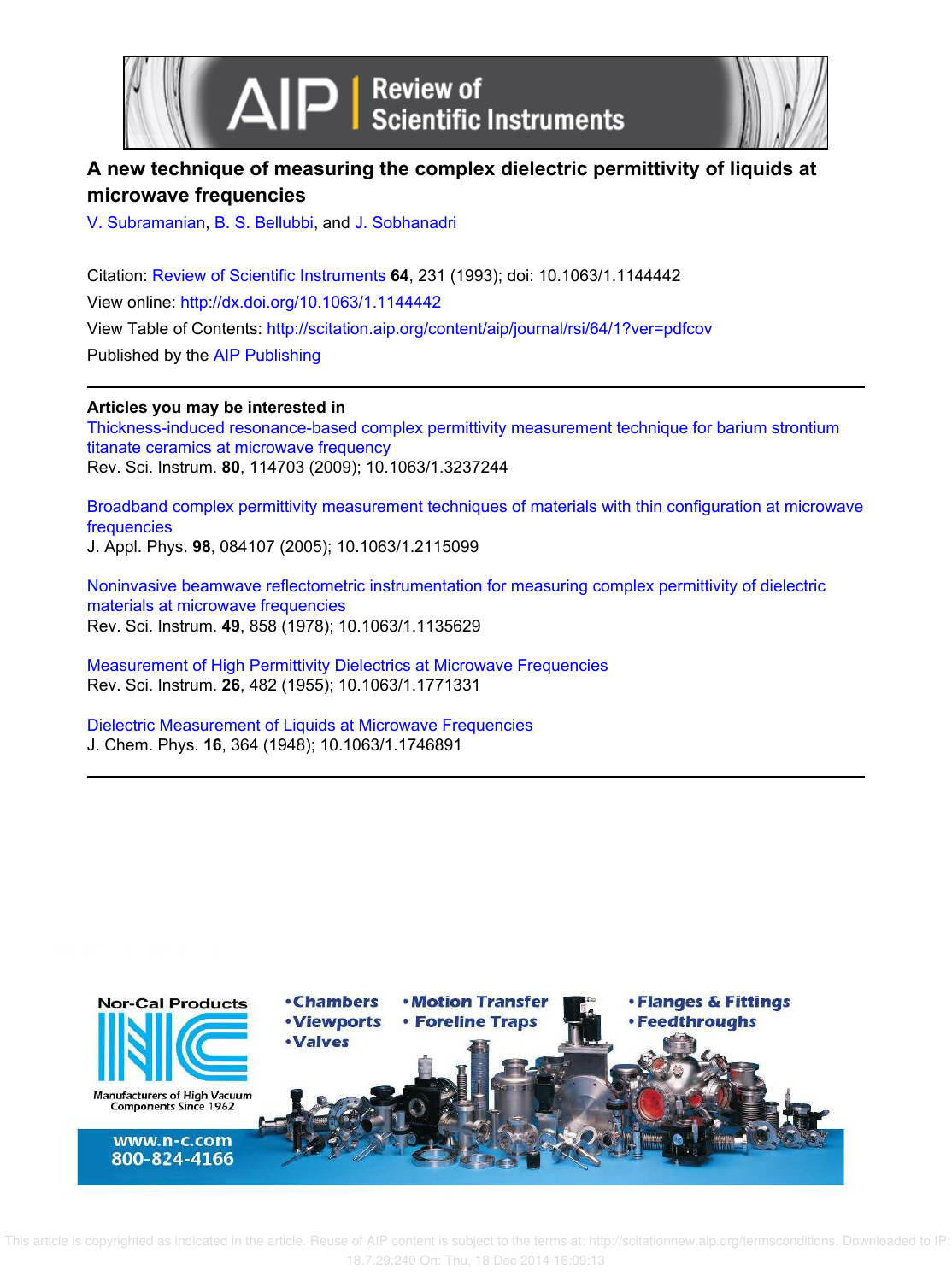## A new technique of measuring the complex dielectric permittivity of liquids at microwave frequencies

V. Subramanian, B. S. Bellubbi, and J. Sobhanadri Department of Physics, Indian Institute of Technology, Madras 600 036, India

(Received 13 May 1992; accepted for publication 18 September 1992)

A new technique, based on the cavity resonance, of measuring the complex dielectric permittivity of liquid samples is described in detail. The errors in the measurement of the real and imaginary parts of the complex dielectric permittivity are  $\sim \pm 1\%$  and  $\pm 3\%$ , respectively. The complex dielectric permittivity values measured using this method for some standard liquids are also presented. A comparison is made between the present values and the values obtained using standard techniques.

## I. INTRODUCTION

There are several methods of finding the complex dielectric permittivity of liquid samples. The most commonly used methods are Surber's plunger<sup>1</sup> and cavity perturbation' techniques. The proposed method is a combination of plunger and the cavity resonance technique. Surber's method is based on the reflection coefficient measurement, whereas Dakin and Works<sup>3</sup> used the standing wave pattern formed by the incident wave and the reflected wave from the sample. A further improvement of this method adopting computer curve fitting technique was developed in this laboratory<sup>4</sup> and this is being used for evaluating  $\epsilon'$  and  $\epsilon''$ in several liquids. The line-length variation method<sup>5</sup> also uses the resonance technique. In the line-length variation method, the sample dimension is kept constant and the detector is placed adjacent to the sample. The resonance is formed by adjusting the length of the air column between sample and plunger. The theory used is similar to the other traveling detector methods using standing wave measurements. In the present technique, the sample fills the entire resonator and the cavity resonance sets in when the sample thickness is equal to the half integral multiple of the microwave wavelength inside the sample. The calculations are based on the amount of power absorbed, by the sample filled cavity, at resonance.

The present method aims at mapping the resonance curve in a dielectric waveguide, where an adjustable calibrated plunger moves through the liquid and records several resonances, from which both  $\epsilon'$  and  $\epsilon''$  can be evaluated precisely.

### II. THEORY

An adjustable plunger waveguide is converted into a TE<sub>10p</sub> mode rectangular cavity, where p can be varied as  $p=1, 2, 3, \dots$ etc. The node number p indicates the number of half wavelengths inside the cavity when it resonates.

As one increases the length of the cavity, fixing the input microwave frequency constant, the node number  $p$ also increases. The distance through which the plunger is moved between successive cavity resonances gives half of the guide wavelength of the microwave. This gives  $\lambda_{p}/2$  for an air-filled cavity and  $\lambda_d/2$  for a sample-filled cavity. At resonance, the standing wave pattern is formed inside the cavity. The electric field amplitude variation forming the standing wave for the  $TE_{10p}$  mode in rectangular cavity is given by

$$
E_y = E_{0y} \sin\left(\frac{\pi x}{a}\right) \sin\left(\frac{p\pi z}{d}\right) \left(e^{-\alpha z} + e^{(-p\alpha \lambda_d + \alpha z)}\right), \quad (1)
$$

where  $E_{0y}$  is the maximum electric field amplitude,  $\alpha$  is the attenuation constant,  $z$  is the propagation direction axis,  $a$ is the breadth of the cavity, and  $d$  is the length of the cavity.

The first exponential factor  $e^{-\alpha z}$  describes the traveling wave in the propagation direction and the second exponential factor is for the reflected wave. The total power stored in the cavity can be calculated by double integrating Eq. (1) from 0 to a for the x variable and from 0 to  $p\lambda_d$  for the z variable. The power stored per unit area (hereafter mentioned as average power) is calculated by dividing the total power by the area  $(a^*p\alpha\lambda_d)$  and remains same for all nodes when  $\alpha = 0$ . But due to the coupling coefficient and the losses due to the walls of the cavity, the average power slightly changes. However, for practical purposes, this is taken as a constant. For nonzero values of the attenuation constant, the average power decreases with an increase in p. For a particular node ' $p$ ,' the average power for the case  $\alpha$ =0 will be greater than that for the case for which  $\alpha \neq 0$ . This difference in the average power between these two cases ( $\alpha$ =0 and  $\alpha \neq 0$ ) yields the attenuation constant of the sample.

The average power  $(P_{\text{av1}})$  inside the cavity for TE<sub>101</sub> mode will be

$$
P_{\text{av1}} = \frac{P_0}{2\lambda_d} \left( \frac{\beta^2 (1 - e^{-2\alpha\lambda_d})}{2\alpha(\beta^2 + \alpha^2)} + \lambda_d e^{-\alpha\lambda_d} \right) \text{ for } \alpha \neq 0 \quad (2)
$$

and

$$
=P_0 \quad \text{for } \alpha=0,\tag{3}
$$

where  $P_0 = E_{0y}^2$  is the maximum power and  $\beta = 2\pi/\lambda_d$  is the phase constant.

Normalizing the power values with respect to  $P_0$ , the normalized average power stored  $(P_{\text{nav1}})$  and the normalized reflected power measured  $(P_1)$  may be written as

$$
P_{\text{nav1}} = P_{\text{av1}} / P_0 \tag{4}
$$

This article is copyrighted as indicated is (1), January 1993 AID 0634-6748/93/010231-03\$06.00<sup>th</sup> (6) 1993 American Institute of Physics Downloaded to IP 18.7.29.240 On: Thu, 18 Dec 2014 16:09:13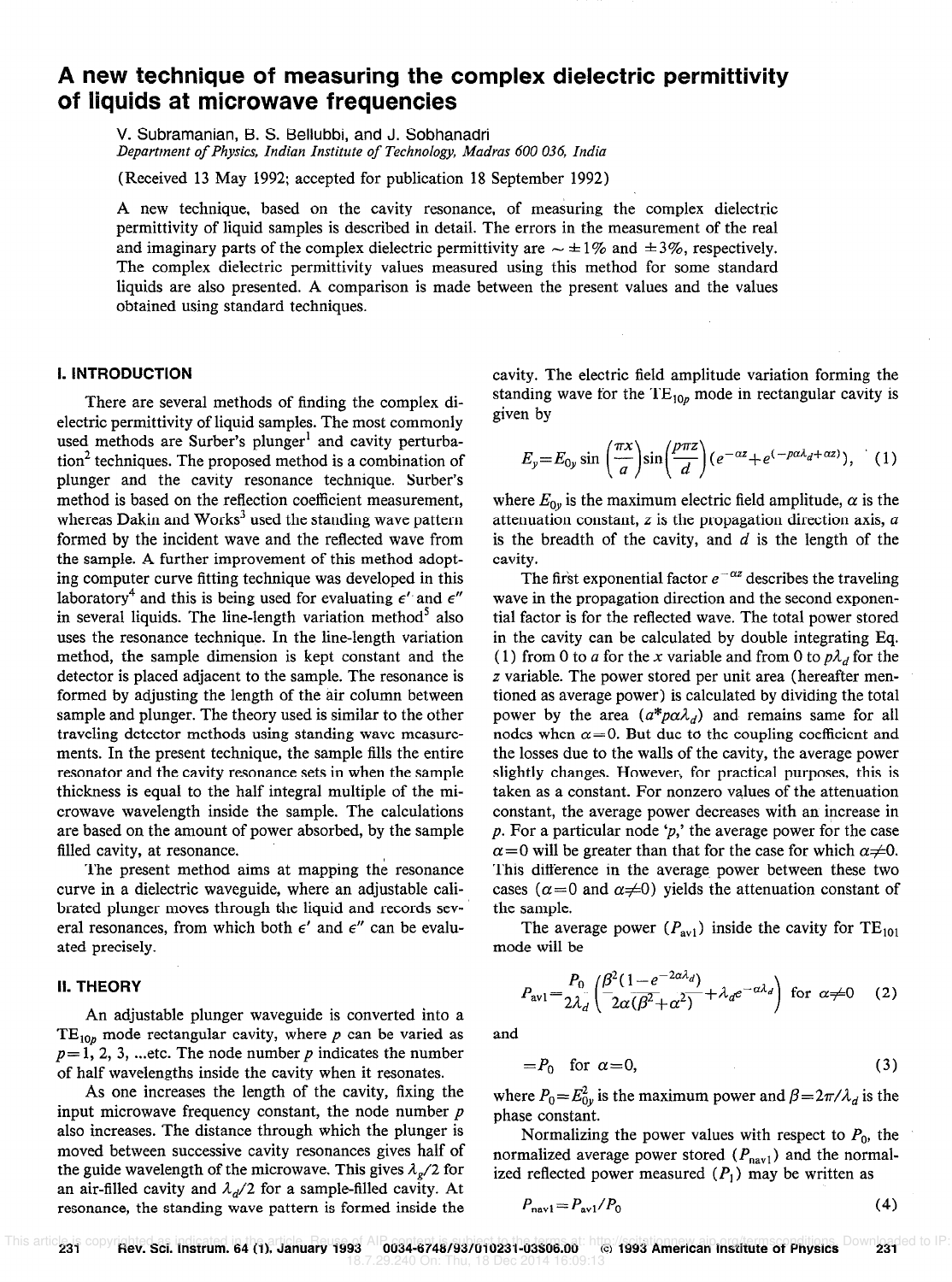TABLE I. Dielectric permittivity and loss obtained from different techniques.

| Sample           | Adjustable $(9 \text{ GHz})$<br>plunger cavity |                                     | Cavity (9.1 GHz)<br>perturbation |                      | Plunger (10 GHz)<br>technique |                           | Literature        |                         |
|------------------|------------------------------------------------|-------------------------------------|----------------------------------|----------------------|-------------------------------|---------------------------|-------------------|-------------------------|
|                  |                                                | $\epsilon^n$                        | $\epsilon'$                      | $\epsilon$ "         | $\epsilon'$                   | $\epsilon^{\prime\prime}$ | $\epsilon'$       | $\epsilon''$            |
| CCl <sub>4</sub> | 2.23                                           | $\bullet$ .<br><br><br><br><br><br> | 2.23                             | $\sim$ $\sim$ $\sim$ | 2.23                          | $\sim$ $\sim$             | (Ref. 7)<br>2.23  | $\sim$ $\sim$ $\sim$    |
| Benzene          | 2.27                                           | $\cdots$                            | 2.27                             | $\cdots$             | 2.28                          | $\sim$ $\sim$ $\sim$      | $2.274$ (Ref. 8)  | $\alpha$ , and $\alpha$ |
| Chlorobenzene    | 4.65                                           | 1.64                                | 4.55                             | 1.44                 | 4.60                          | 1.44                      | 4.596 (Ref. 7)    | 1.44                    |
| Acctonitrile     | 30.1                                           | 6.3                                 | 31.5                             | 6.1                  | 32.3                          | 6.2                       | 30.24 (Ref. 9)    | 8,82                    |
| Acetone          | 19.0                                           | 3.5                                 | $\cdots$                         | $\cdots$             | $\cdots$                      | $\cdots$                  | (Ref. 7)<br>19.85 | 3.21                    |
| $CBZ$ in $CCL$   |                                                |                                     |                                  |                      |                               |                           |                   |                         |
| $0.06$ MF        | 2.48                                           | 0.156                               | 2.48                             | 0.155                | $\cdots$                      | $\cdots$                  | $\cdots$          | $\cdots$                |
| 0.075 MF         | 2.57                                           | 0.226                               | 2.58                             | 0.225                | $\cdots$                      | $\cdots$                  | $\cdots$          | $\cdots$                |

and

$$
P_1 = 1 - P_{\text{nav1}} \quad \text{for } \alpha \neq 0,
$$
 (5)

$$
=0 \quad \text{for } \alpha=0. \tag{6}
$$

The same argument can be extended for higher node numbers also. Hence by measuring the values of  $P_1$  and  $\lambda_d$ , one can compute the attenuation constant using Eq. (2).

The dielectric permittivity ( $\epsilon'$ ) and loss ( $\epsilon''$ ) of the sample are calculated from the following formulas:<sup>6</sup>

$$
\epsilon' = \lambda_{0a}^2 \left( \frac{1}{\lambda_c^2} + \frac{\beta^2 - \alpha^2}{4\pi^2} \right) \tag{7}
$$

and

$$
\epsilon'' = \frac{\lambda_{0a}^2 \alpha}{\pi \lambda_d},\tag{8}
$$

where  $\lambda_{0a}$  is the free space wavelength of the microwave,  $\lambda_c$ is the cut-off wavelength, and  $\lambda_d$  is the guide sample wavelength.

## III. EXPERIMENTAL PROCEDURE

An adjustable plunger waveguide is taken and the free end through which microwave enters is closed by a coupling hole followed by a thin teflon sheet. The reflected power is monitored using an analog to digital convertermicrocomputer setup.

The plunger is moved by the computer-controlled stepper motor arrangement, with the step of 0.025 mm in the vertical scale.

The plunger is moved from zero thickness onwards. For an air-filled cavity, the first cavity resonance (for  $p=1$ ) is observed at  $\lambda_{g}/2$ . The input power is measured as  $P_{\text{max}}$ . The reflected power at resonance for  $p=1$  is measured as  $P_{\text{air1}}$ . Now the cavity is filled with the sample and the same procedure is followed. This time one gets  $\lambda_d/2$ and  $P_{\text{liq1}}$ . The zero error (ZE) of the amplifier is also noted down. The power values are in arbitrary units. The normalized reflected power  $P_1$  is calculated as follows:

$$
P_1 = \frac{(P_{\text{liq1}} - P_{\text{air1}})}{(P_{\text{max}} - \text{ZE})} \,. \tag{9}
$$

By measuring the above-mentioned parameters, the attenuation coefficient can be calculated using Eqs. (2), (4),

and (5). One can use a substitution method for computing the coefficient. The complex dielectric permittivity can be calculated using Eqs. (7) and (8).

### **IV. ERROR ANALYSIS**

The absolute error made in the measurements of an air-filled guide wavelength and sample-filled guide wavelength is  $\pm 0.0025$  cm and for power values is  $\pm 0.25$  (in arbitrary units). The computer program developed here for finding the attenuation constant gives an error percentage less than 0.0001. The error in calculating  $\alpha$  is affected mostly by the value of reflected power. Hence a very careful measurement of the reflected power is done using a 12-bit A/D converter. Considering all the above factors, the net error in calculating  $\epsilon'$  comes around  $\pm 1\%$  and in  $\epsilon''$  it is around  $\pm 3\%$ .

#### **V. RESULTS AND DISCUSSION**

The present technique requires less readings to be taken. The method, being a cavity method, is sensitive and hence the error percentage is small. The coupling coefficient changes as one goes to higher  $p$  values. In order to control this, the first mode alone is taken and the calculations are based on that. The problem of electrical noise and backlash can be avoided by slowly moving the plunger in only one direction. Samples having  $\tan \delta = \epsilon''/\epsilon'$  values less than 0.25 are recommended for this method. For higher values of  $tan \delta$ , the resonance curve will be damped and it would be difficult to get the minimum precisely, thereby increasing the error percentage. For pure liquids, the standard reference taken is air. But for nonpolar-polar liquid mixtures, the reference chosen is the nonpolar solvent.

The complex dielectric permittivities of some standard liquids measured using this method are presented in Table I. Complex dielectric permittivities of two binary liquid mixtures are also presented in the same table. The reference taken in this case is carbon tetrachloride  $(CCl<sub>4</sub>)$ .

The reflected power versus the thickness of the sample for a nonpolar liquid, benzene  $(C_6H_6)$ , is shown in Fig. 1. The zero thickness taken does not correspond to zero cavity length. Figure 2 is for a lossy sample, acetonitrile. The maximum power comes down as one goes from  $p=1$  to 2. The reason is that the cavity resonance itself is so broad

232

#### Dielectric permittivity

This article is copyrighted as indicated in the article. Reuse of AIP content is subject to the terms at: http://scitationnew.aip.org/termsconditions. Downloaded to IP: 18.7.29.240 On: Thu, 18 Dec 2014 16:09:13